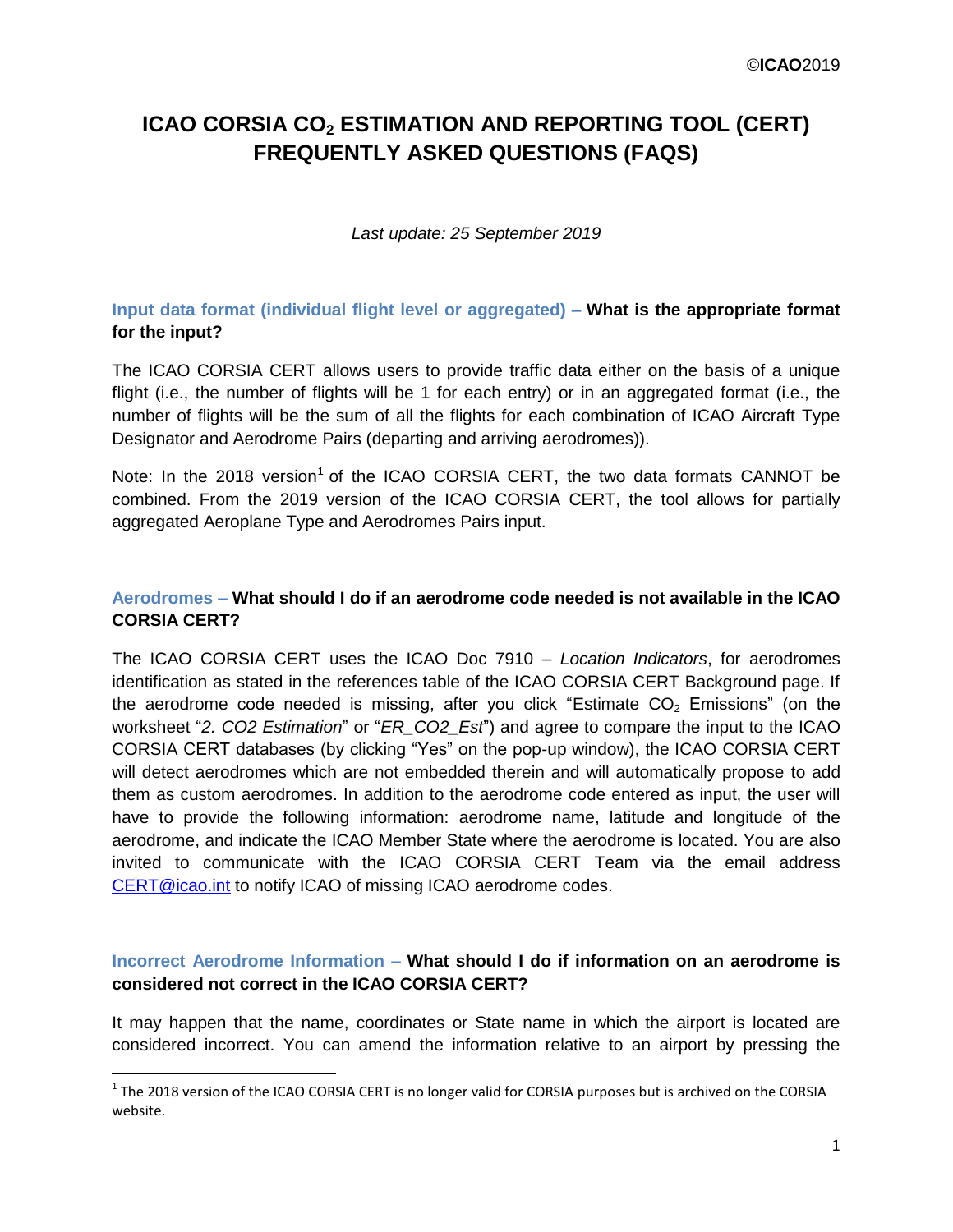"*Custom AP*" button (located on the worksheet "*2. CO2 Estimation*" or "*ER\_CO2\_Est*"). In the "*Custom aerodrome information*" worksheet, you need to enter the Aerodrome Code, Aerodrome Name, Latitude, Longitude, and the ICAO Member State name.

Please take note that the "Already in CERT" message will appear if the aerodrome code exists already in the ICAO CORSIA CERT. This is a warning message: the ICAO CORSIA CERT giving always priority to Custom Aerodromes, the user is warned should (s)he have introduced mistakenly the code of an existing aerodrome.

If you consider that information related to an airport is incorrect, you are invited to bring this to the attention of the ICAO CORSIA CERT Team by sending an email to the following address [CERT@icao.int.](mailto:CERT@icao.int)

#### ICAO Aerodrome Codes starting with "SV" (e.g., "SVMI") – Need to reattribute them to the ICAO Member State "Venezuela (Bolivarian Republic of)"

Due to a technical issue in the 2019 version of the ICAO CORSIA CERT, the airports with ICAO Aerodrome Codes that start with "SV" (e.g., "SVMI") are wrongly attributed to the ICAO Member State "Bolivia (Plurinational State of)". If, as user of the ICAO CORSIA CERT, you enter in the tool international flights to or from aerodromes starting with "SV", please use the process described in "Incorrect Aerodrome Information" to assign these airports to the correct ICAO Member State: "Venezuela (Bolivarian Republic of)".

Note. - All aerodromes starting with "SL" are correctly attributed to "Bolivia (Plurinational State of)".

### **Aeroplane Operators – What should I do if my ICAO Designator is not available from the dropdown menu?**

If the ICAO Designator is not available from the drop-down menu, the user should leave the field blank in the ICAO CORSIA CERT identification page. The only purpose of the ICAO CORSIA CERT "Aeroplane Operator Information" page is to tag the name of the operator on the summary assessment, which is requested as supporting information. For the 2018-2019 period, the information that the aeroplane operator enters in its CORSIA Emissions Monitoring Plan (EMP) matters most. As long as the aeroplane operator enters its name and its three-letter designator in the EMP, that should be sufficient to identify the operator. You are also invited to communicate with the ICAO CORSIA CERT Team via the email address [CERT@icao.int](mailto:CERT@icao.int) to notify ICAO of missing ICAO Designators.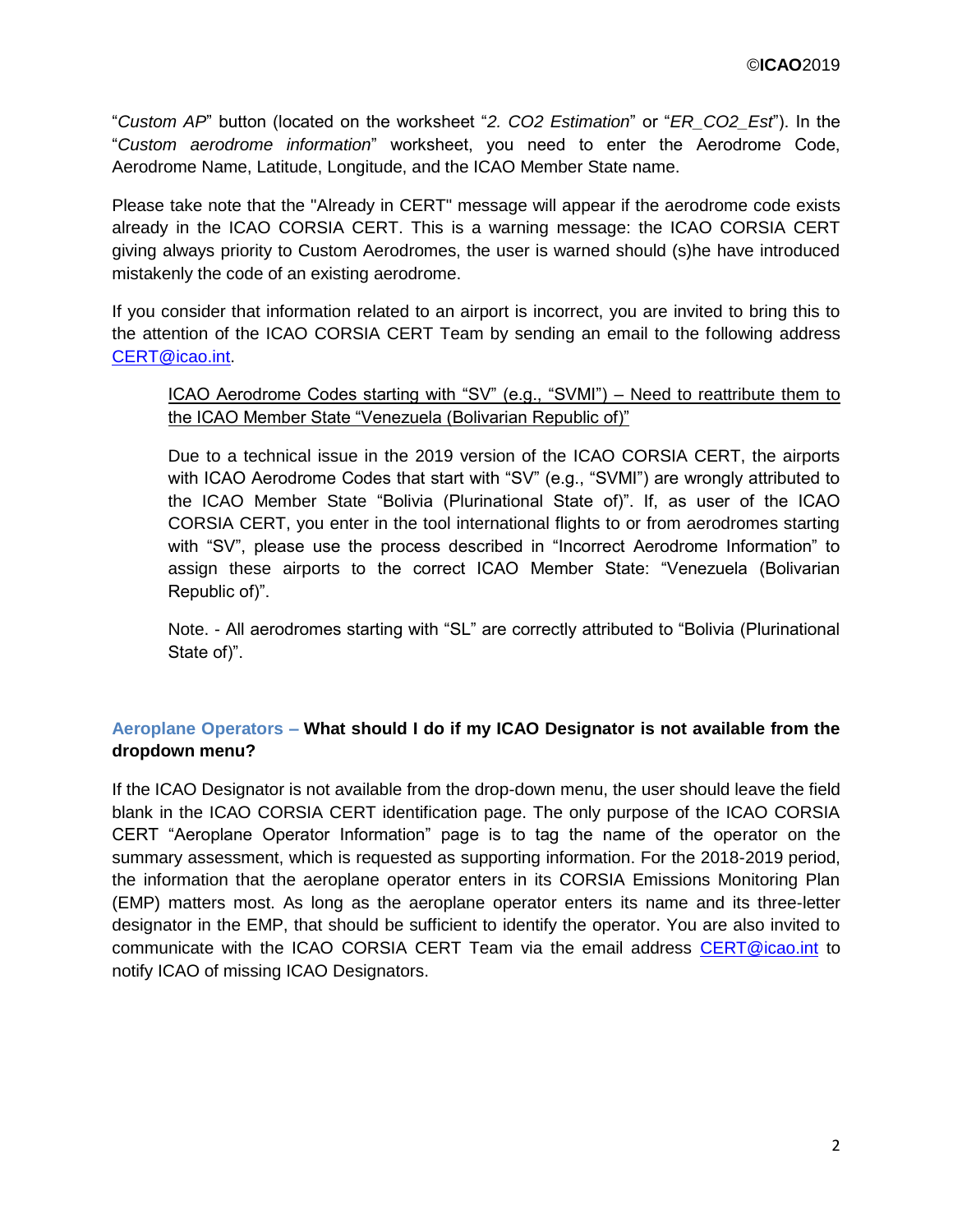# **Aeroplane – What should I do if an aeroplane code needed is not available in the ICAO CORSIA CERT?**

If the aeroplane code needed is missing, after you click "Estimate  $CO<sub>2</sub>$  Emissions" (on the worksheet "*2. CO2 Estimation*" or "*ER\_CO2\_Est*") and agree to compare the input to the ICAO CORSIA CERT databases (by clicking "Yes" on the pop-up window), the tool will automatically propose that you add a custom aeroplane. In addition to the aeroplane code entered as input, the user will have to provide the following information: aeroplane category (selected from the drop-down menu) and the average Maximum Take-off Mass (MTOM) in kilograms (kg). The average MTOM is calculated using the arithmetical average of individual MTOM of aeroplane in the fleet of a given aeroplane type code, divided by the number of aeroplane in the fleet of the given aeroplane type code. Once the aeroplane category and average MTOM have been entered, the custom aeroplane functionality displays information on the fuel burn rate (kg/km and kg/min from the 2019 Version of the ICAO CORSIA CERT) and intercept value (fuel at great circle distance of 0 km and fuel at block time of 0 minute from the 2019 Version of the ICAO CORSIA CERT), depending on the underlying regression model associated with the manually selected aeroplane category and average MTOM. The indicated fuel burn rate and interception value are used in the ICAO CORSIA CERT to calculate the estimated fuel burn and emissions for all flights with this Custom Aeroplane Code.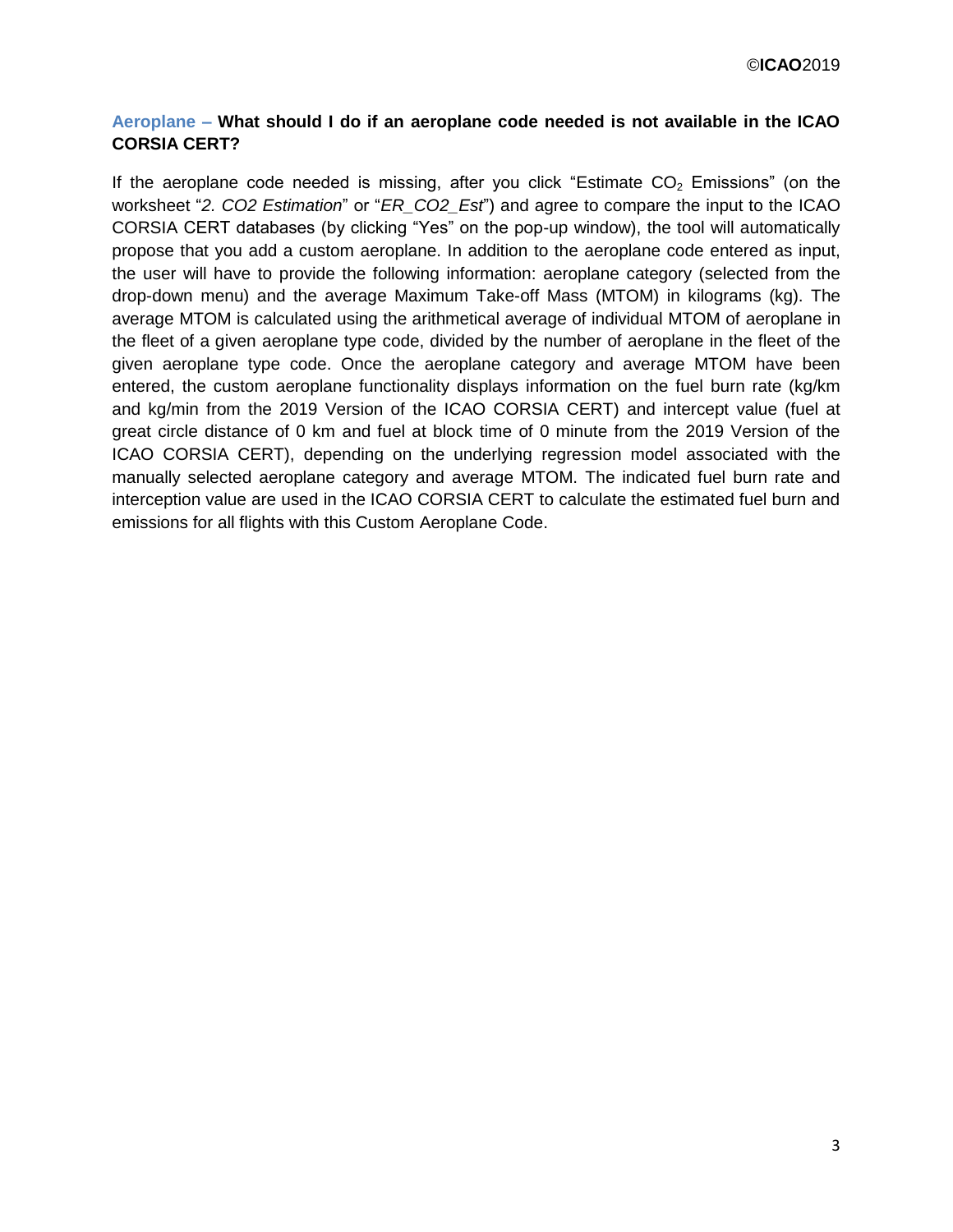## **Custom Aerodrome – Error codes**

| E1             | Symbols for Degree (°), Minute (') or Second (") are missing for the "Latitude" field.<br>Please check that symbols in brackets (or any customized symbols) are not missing.<br>Degree/Minute/Second format is by default as follow:  |
|----------------|---------------------------------------------------------------------------------------------------------------------------------------------------------------------------------------------------------------------------------------|
|                | Latitude: 10° 20' 30.40" N or 10° 20' 30.40" S<br>Longitude: 100° 20' 30.40" E or 100° 20' 30.40" W                                                                                                                                   |
|                | Note: decimals are optional                                                                                                                                                                                                           |
| E <sub>2</sub> | Symbols for Degree (°), Minute (') or Second (") are missing for the "Longitude" field.<br>Please check that symbols in brackets (or any customized symbols) are not missing.<br>Degree/Minute/Second format is by default as follow: |
|                | Latitude: 10° 20' 30.40" N or 10° 20' 30.40" S<br>- Longitude: 100° 20' 30.40" E or 100° 20' 30.40" W                                                                                                                                 |
|                | Note: decimals are optional                                                                                                                                                                                                           |
| E <sub>3</sub> | Value for Degree is incorrect (latitude). This error code occurs if the value is not<br>comprised between 0 and 90 degree(s) or if a non-numerical value is detected.                                                                 |
| <b>E4</b>      | Value for Minute is incorrect (latitude). This error code occurs if the value is not<br>comprised between 0 and 60 minute(s) or if a non-numerical value is detected.                                                                 |
| E <sub>5</sub> | Value for Second is incorrect (latitude). This error code occurs if the value is not<br>comprised between 0 and 60 second(s) or if a non-numerical value is detected.                                                                 |
| E <sub>6</sub> | Value for Degree is incorrect (longitude). Value is comprised between 0 and 90<br>degree(s).                                                                                                                                          |
| E7             | Value for Minute is incorrect (longitude). Value is comprised between 0 and 60 minute(s).                                                                                                                                             |
| E <sub>8</sub> | Value for Second is incorrect (longitude). Value is comprised between 0 and 60<br>second(s).                                                                                                                                          |
| E <sub>9</sub> | Symbol for North (N) or South (S) is missing for the "Latitude" field. Please check that<br>symbol in brackets (or any customized symbols) is not missing.                                                                            |
|                | Degree/Minute/Second format is by default as follow:<br>Latitude: 10° 20' 30.40" N or 10° 20' 30.40" S<br>Longitude: 100° 20' 30.40" E or 100° 20' 30.40" W                                                                           |
| E10            | Symbol for East (E) or West (W) is missing for the "Longitude" field. Please check that<br>symbol in brackets (or any customized symbols) is not missing.                                                                             |
|                | Degree/Minute/Second format is by default as follow:<br>Latitude: 10° 20' 30.40" N or 10° 20' 30.40" S<br>Longitude: 100° 20' 30.40" E or 100° 20' 30.40" W                                                                           |